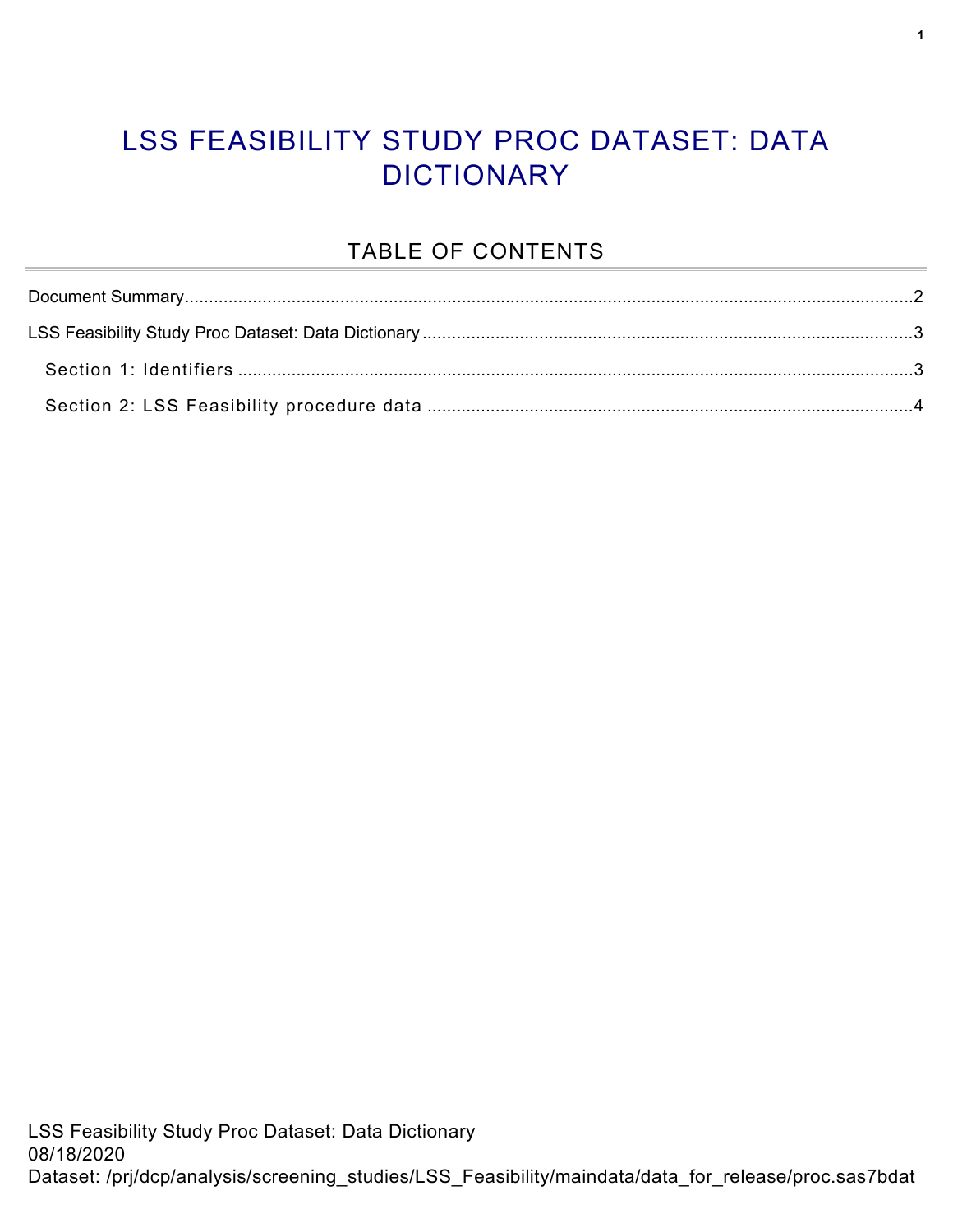### Document Summary

<span id="page-1-0"></span>

| Property           | Value                                                                                          |
|--------------------|------------------------------------------------------------------------------------------------|
| Document Title     | LSS Feasibility Study Proc Dataset: Data Dictionary                                            |
| Date Created       | 08/18/2020                                                                                     |
| <b>For Dataset</b> | /pri/dcp/analysis/screening studies/LSS Feasibility/maindata/data for<br>release/proc.sas7bdat |
| Sections           | 2                                                                                              |
| <b>F</b> ntries    | 6                                                                                              |
| Document Filename  | mug LSSFeasibilityStudyProcDataset.08.18.20.rtf                                                |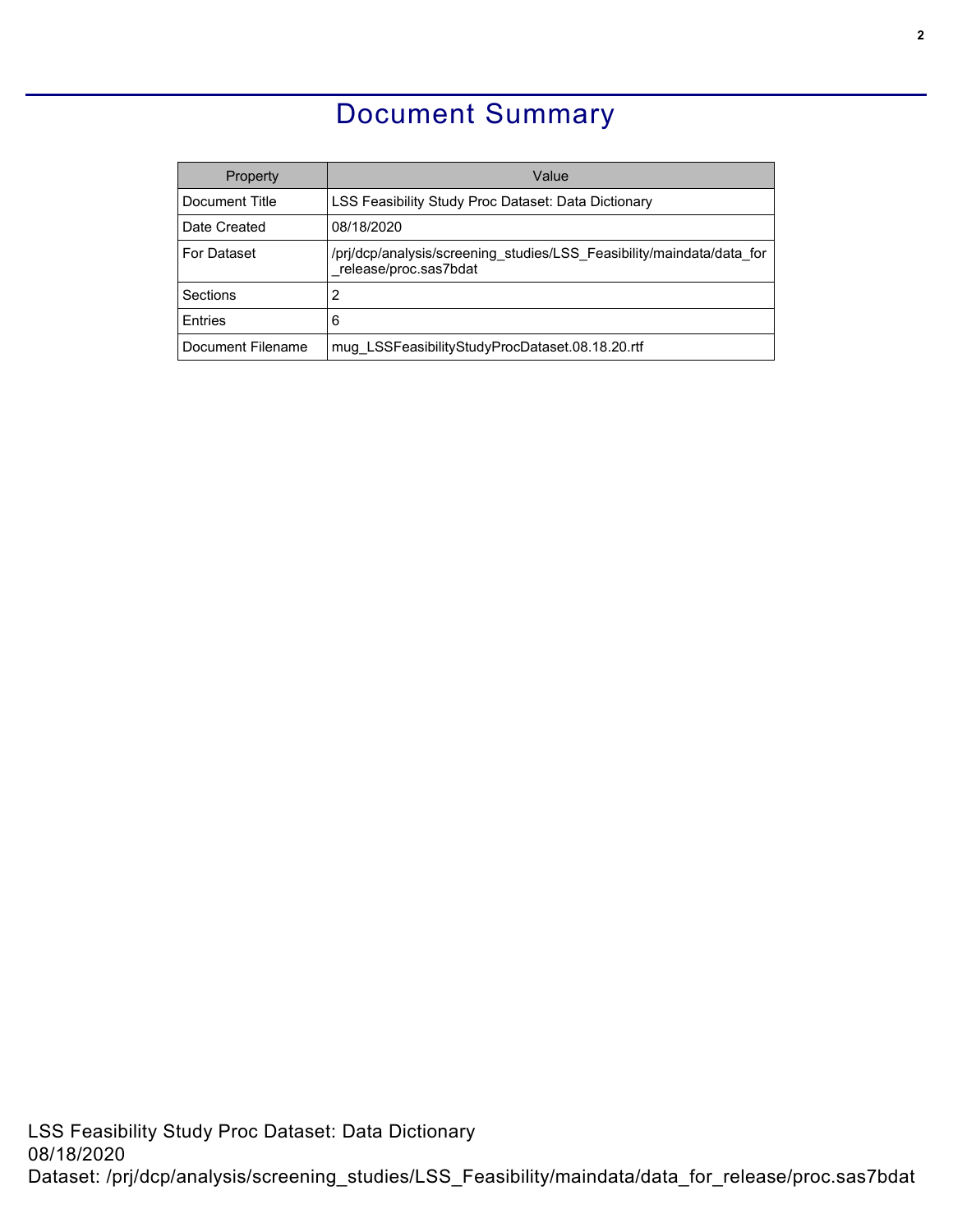# <span id="page-2-0"></span>LSS Feasibility Study Proc Dataset: Data Dictionary Section 1: Identifiers

<span id="page-2-1"></span>

| <b>Class</b>     | /ariable | _abel_     | <b>Description</b> | Format Text |
|------------------|----------|------------|--------------------|-------------|
| 01.<br>Principal | ' IID    | Subject ID |                    | Num         |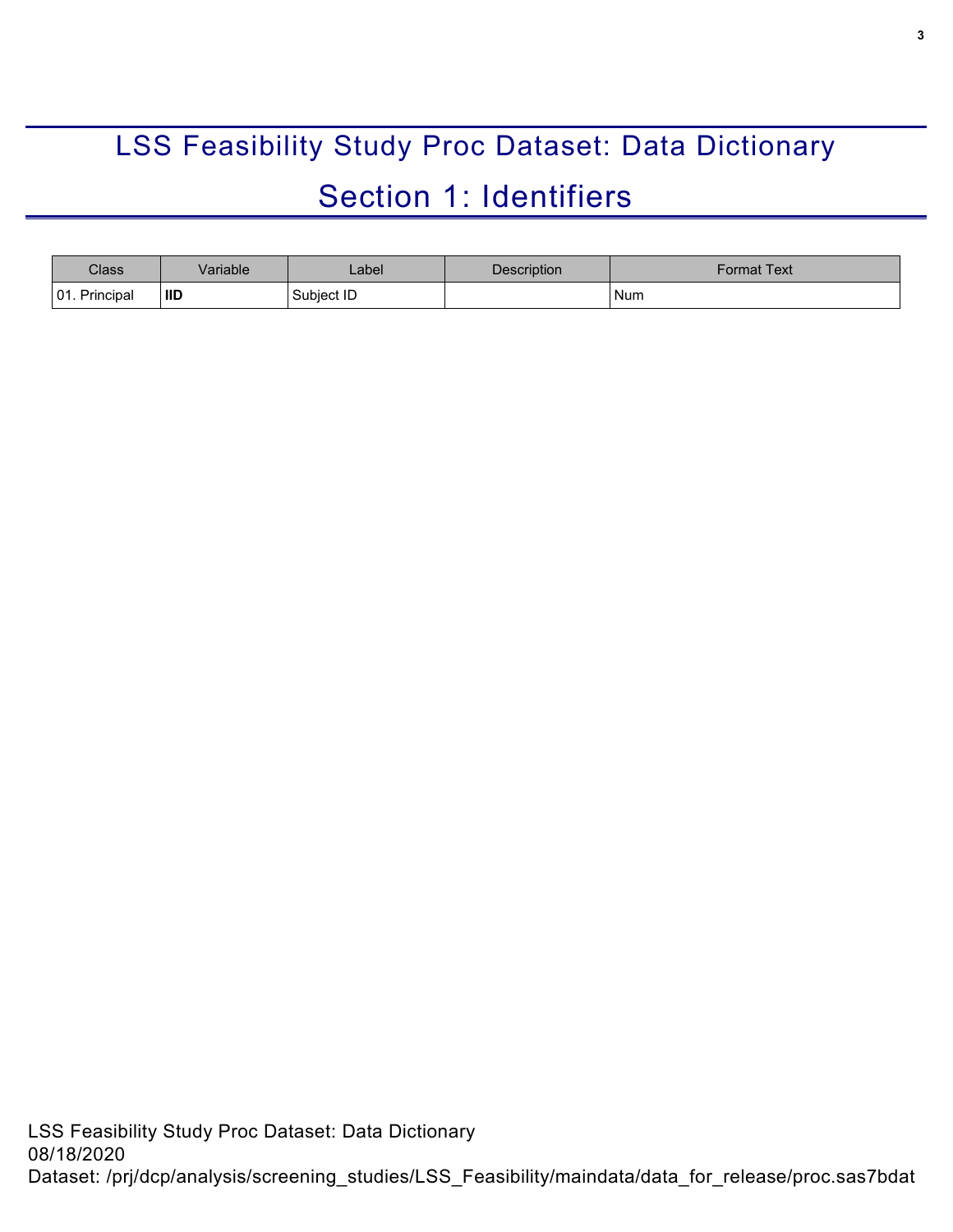## Section 2: LSS Feasibility procedure data

<span id="page-3-0"></span>

| <b>Class</b>  | Variable        | Label                  | Description | <b>Format Text</b>                                                                                                                                                                                                                                                                                                                                                                                                                                                                                                                                                                                                                                                                                                                                                                                                                                                                                                                                                                                                                                                                                                                                                       |
|---------------|-----------------|------------------------|-------------|--------------------------------------------------------------------------------------------------------------------------------------------------------------------------------------------------------------------------------------------------------------------------------------------------------------------------------------------------------------------------------------------------------------------------------------------------------------------------------------------------------------------------------------------------------------------------------------------------------------------------------------------------------------------------------------------------------------------------------------------------------------------------------------------------------------------------------------------------------------------------------------------------------------------------------------------------------------------------------------------------------------------------------------------------------------------------------------------------------------------------------------------------------------------------|
| 01. Principal | <b>HAD_BIOP</b> | Had a Biopsy?          |             | Num<br>$0="No"$<br>$1 = "Yes"$                                                                                                                                                                                                                                                                                                                                                                                                                                                                                                                                                                                                                                                                                                                                                                                                                                                                                                                                                                                                                                                                                                                                           |
| 01. Principal | PROC_DT         |                        |             | <b>SAS Date</b>                                                                                                                                                                                                                                                                                                                                                                                                                                                                                                                                                                                                                                                                                                                                                                                                                                                                                                                                                                                                                                                                                                                                                          |
| 01. Principal | <b>PROC NUM</b> | <b>Procedure Codes</b> |             | <b>Num</b><br>1="1: Biopsy Endobronchial"<br>2="2: Biopsy Liver"<br>3="3: Biopsy Lymph node other (SPECIFY)"<br>5="5: Biopsy Needle aspiration TBNA"<br>6="6: Biopsy Needle aspiration TNA"<br>7="7: Biopsy Needle aspiration Other"<br>8="8: Biopsy - Other(SPECIFY SITE)"<br>9="9: Biopsy Surgical Open"<br>10="10: Biopsy Transbronchial"<br>11="11: Bone radiograph"<br>12="12: Bronchoscopy"<br>13="13: Chest radiograph"<br>14="14: Clinical evaluation"<br>15="15: Comparison with prev. XRY or SCT"<br>16="16: CT of chest and upper abdomen"<br>17="17: CT of the abdomen and pelvis<br>combined"<br>18="18: CT scan brain"<br>19="19: CT scan chest"<br>20="20: CT scan Dynamic Enhanced<br>Nodule"<br>22="22: CT scan other(SPECIFY)"<br>23="23: CT scan Thin Section"<br>24="24: CT scan, spiral chest"<br>25="25: Cytology"<br>26="26: FDG scan"<br>27="27: Flouroscopy"<br>29="29: Lymphadenectomy/Lymph Node<br>Sampling"<br>30="30: Mediastinoscopy/mediastinotomy"<br>31="31: MRI scan bone"<br>32="32: MRI scan brain"<br>33="33: MRI scan chest"<br>35="35: MRI scan other(SPECIFY)"<br>36="36: Other(SPECIFY)"<br>37="37: Other radiograph(SPECIFY)" |
|               |                 |                        |             | [continued]                                                                                                                                                                                                                                                                                                                                                                                                                                                                                                                                                                                                                                                                                                                                                                                                                                                                                                                                                                                                                                                                                                                                                              |